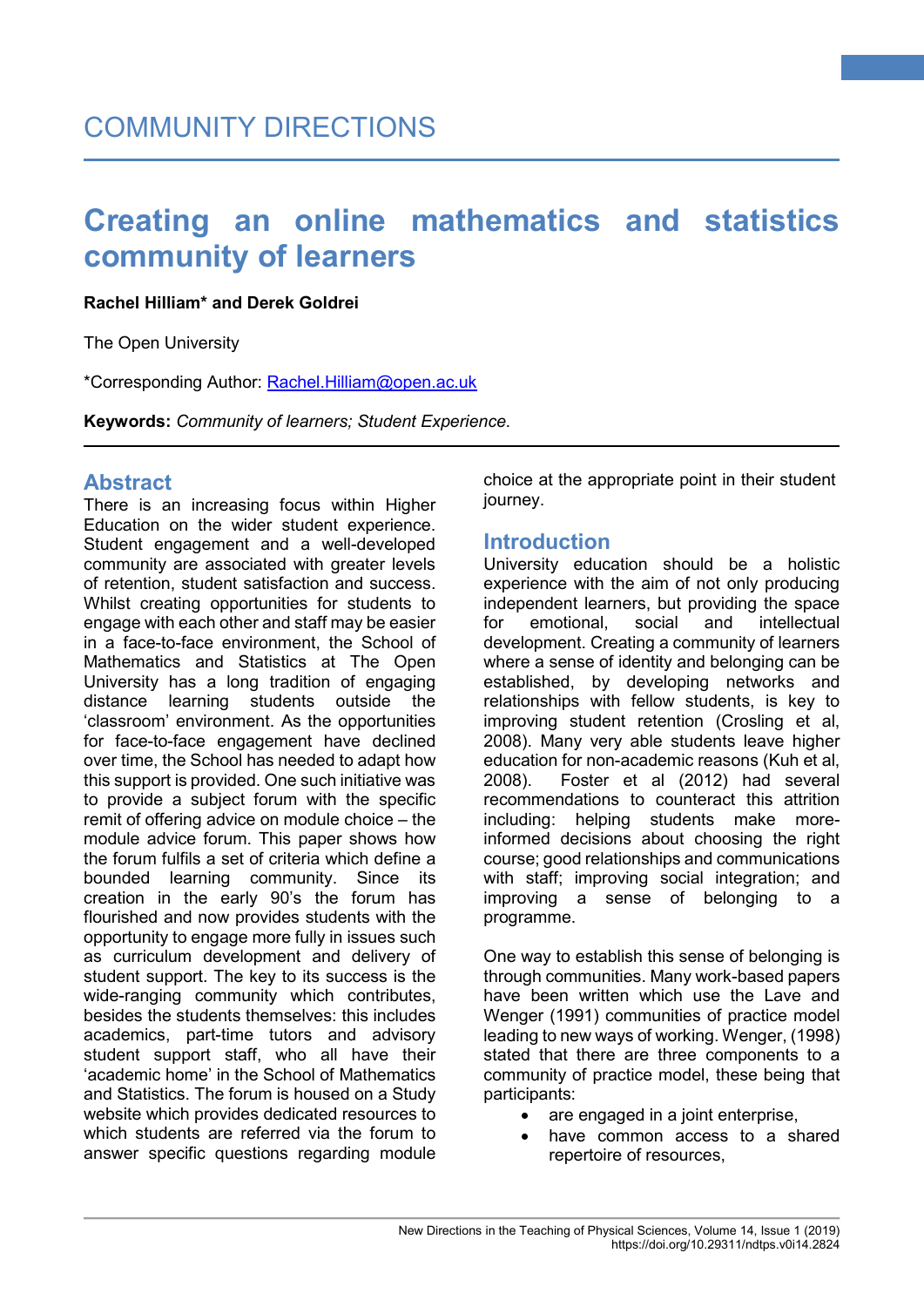• maintain relationships through mutual engagement.

Such communities are generally controlled by the participants with no hierarchical structure. However, in a learning context Wilson et al (2004) argue that, within a curriculum framework, a more bounded approach is needed, and the formation of such a community takes leadership, support and facilitation. The curriculum in this context is not necessarily a piece of learning such as an individual module, but could be a much wider programme of study such as a degree, for example.

In this paper we extend this idea of a bounded learning community and focus on a wider learning community; that is any student who is registered with the Open University and is studying or interested in studying any of the OU's mathematics or statistics modules, together with the staff who support them. In this paper we show how the School of Mathematics and Statistics has endeavoured to satisfy the seven proposed features of the framework for bounded learning communities (Wilson et al, 2004), these being:

- 1. Shared goals
- 2. Safe and supportive conditions
- 3. Collective identity
- 4. Collaboration
- 5. Respective inclusion
- 6. Progressive discourse towards knowledge building
- 7. Mutual appropriation.

The shared goal in this instance is providing advice and guidance for students who are choosing to study mathematics and statistics modules. However, the forum, which is the main focus of this paper and which supports this community, offers a much broader platform for wider student engagement.

Higher Education Institutions are looking for a variety of ways to foster a culture of partnership in student engagement. This means not only providing students with the opportunity to give feedback on their learning experience, but also to ensure that the feedback is listened to, valued and acted upon (Howson, 2014). It is important to create a culture where students feel that staff encourage feedback; and this works most effectively when all staff, that is, academics, student support and administrative staff, work collaboratively together to ensure students are aware of the opportunities to participate in engagement (Zhao & Kuh, 2004).

**2**

This paper outlines a way in which The School of Mathematics and Statistics engages all such categories of staff linked to the School to create a bounded community of learners adhering to these seven principles in the framework.

# **The mathematics and statistics learning community**

The mathematics and statistics curriculum covers four main areas of pure and applied mathematics, statistics and mathematical education at undergraduate level, together with pure and applied mathematics at postgraduate level. There are a number of choices regarding module study which students make at each point in their journey through their qualifications, as is the case at many institutions. However, the open nature of the OU provides the opportunity for students to study modules which form part of a qualification also as individual stand-alone units of study or, indeed, as part of other degree programmes. This flexibility means that advice and guidance relating to the suitability of modules for individual students is important. In addition, the distance learning nature of OU study means that face-to-face opportunities in which to engage students to help with module choice are rare.

### **Background**

In the early years of the Open University, faceto-face annual meetings were held in numerous centres across the country to help students to plan their study routes. These were wellattended and lively meetings which gave students the chance to talk to academics, support staff and, indeed, each other about the content of modules and to discuss their study options. In particular, students had the opportunity to discuss their career aspirations and relevant module choices, the pre-requisite knowledge and skills required for each module, the nature of each module and how to optimise their success on it.

Over time, attendance at these meetings started to dwindle, so that as use of the internet became more widespread in the 1990s, the School of Mathematics and Statistics capitalised on this new medium by setting up an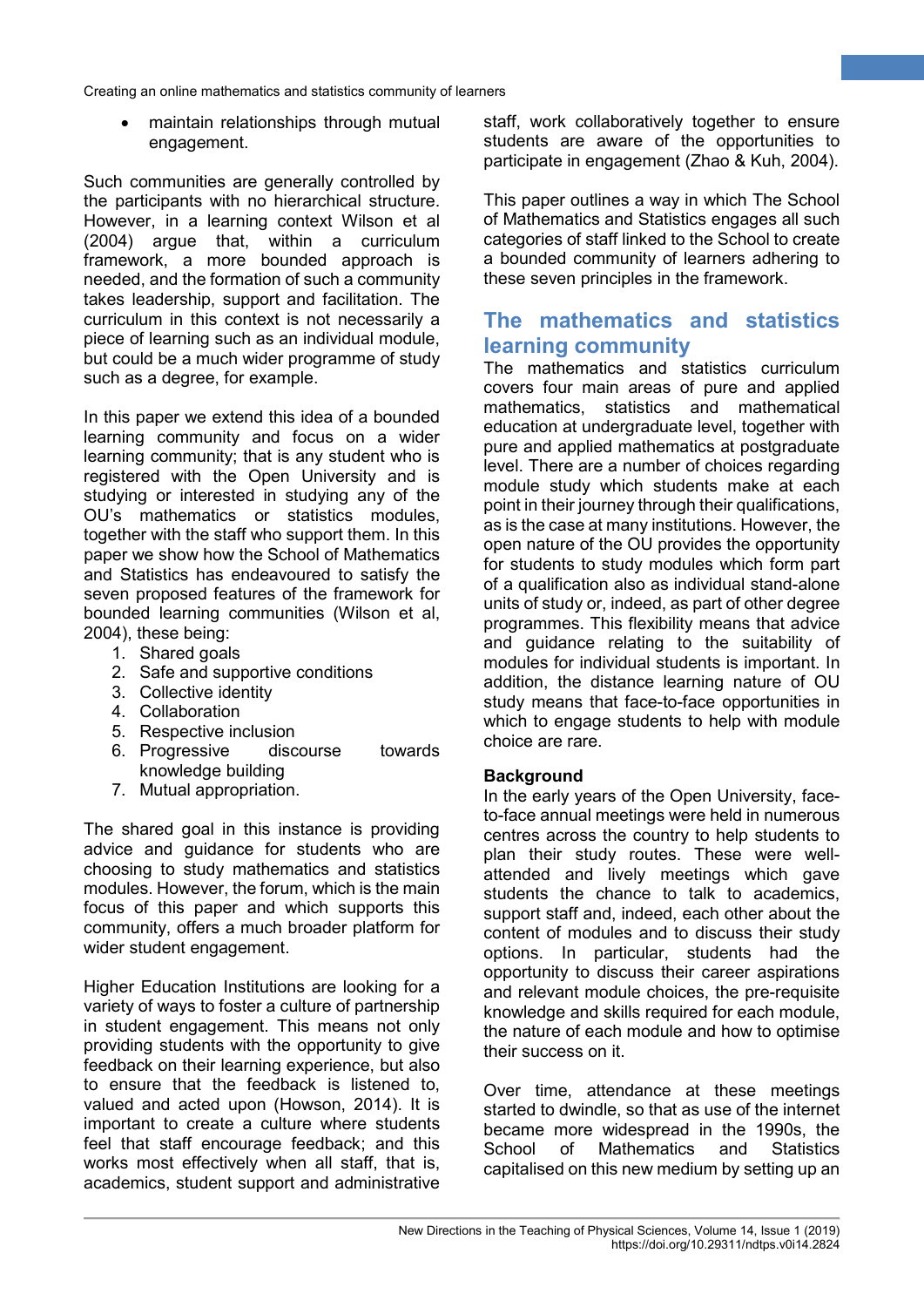online module advice forum to augment and, increasingly, provide an alternative to the faceto-face events.

The forum aimed to offer peer support and advice, in conjunction with expert input from members of the School and subject-specialist educational advisors, therefore ensuring *mutual engagement* on the *joint enterprise* of module choice.

In order to provide *shared repertoire*, resources that assisted students with their module choices were also assembled and developed. For example, tables of examination results and student satisfaction ratings on individual modules were built up over several years, so that students could easily observe trends and use these to help inform their study planning. In order to deliver such information to students in an efficient way the School created a website (the mathematics and statistics programme site) to augment the University's official webpages. These resources were highlighted in forum discussions so that students and staff could engage in module choice discussions based on historical data

#### **The study site**

In 2017 the OU launched study websites, which would be online spaces with the aim of providing a home website for students throughout their qualification, as a complement to their existing individual module websites. By this time the School had built up a substantial number of online resources in its programme site and was able to transfer these resources to the Study Site for mathematics and statistics.

Each study site is split into six sections: STUDY HOME, CONNECT, DISCOVER, SKILLS, PLAN and SUCCEED, which are generic to all subject sites (Figure 1). The content which populates each section is at the discretion of the owning curriculum team, except for STUDY HOME which conforms to a standard template, and includes links to appropriate media sites: in the case of Mathematics and Statistics, these latter are the School's twitter feed and the Faculty's Facebook pages.



**3**

**Figure 1** The mathematics and statistics subject site

The School of Mathematics and Statistics used this opportunity to develop the study site as a one-stop shop exploiting all the resources that it had already been using for many years to aid the discussion around module choice in the forum. In addition, it was able to arrange these assets in such a way as to mirror, support and enhance the student journey, from the first point of contact with the OU through to the point when the student achieves their qualification (Hilliam et al 2019b).

This site became the obvious place to house the module advice forum bringing all the resources needed to support the focus of the bounded learning community, that of module choice, into one website.

#### **Members of the Mathematics and Statistics learning community**

The School of Mathematics and Statistics at the OU comprises around 50 FTE academic staff and 500 part-time tutors, and it provides learning opportunities for around 20,000 students studying mathematics and statistics material. Each part-time tutor works directly with students, providing correspondence tuition for around 20 students on an individual module. Tinto (2004) stated that "*Students who are actively involved with peers, faculty and staff – especially in learning activities – are more likely to learn, persist and graduate.*" By focussing the forum on module choice, each member of the community has an equally valid and different perspective to contribute and students are able to easily engage with a wide range of staff.

There is a third group of staff who also contribute to the forum and form a vital part of this learning community, that is the educational advisors. In 2014 the university created subjectfocussed Student Support Teams (SSTs) to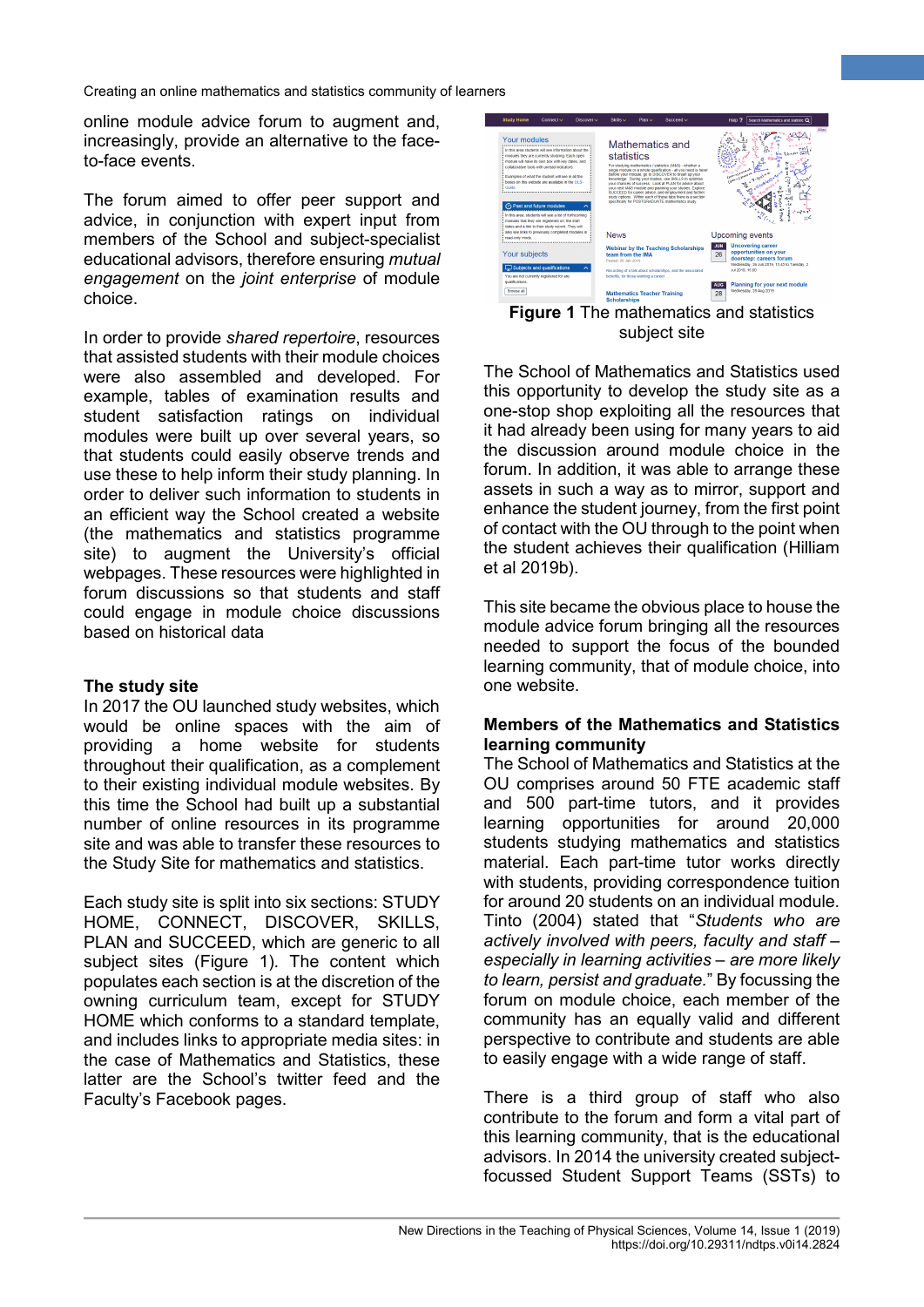provide pastoral support for all students studying a particular discipline. At the time of creation the Mathematics and Statistics SST comprised around 35 advisory staff and had the responsibility of providing the full range of pastoral support for all mathematics and statistics students. Examples of such support include: additional requirements for students with disabilities; future study planning; registration, assessment and policy queries; and funding issues including student loans. The School and its SST saw the alignment of pastoral support with curriculum as an opportunity to establish a strong partnership mode of working (Hilliam et al 2019a). The SST staff soon became regular contributors to the module advice forum, being able to give advice on registration technicalities, for example, and over time became increasingly helpful with module choice advice.

This range of contributors ensures that there is a diversity of participants offering different perspectives regarding module choice, thereby satisfying criterion 5 of *respective inclusion* which requires a learning community to accommodate diversity of membership, opinions and perspectives (Wells, 1999).

#### **The focus for the bounded learning community**

Each individual module has its own individual forum which is time-dependent on the presentation period for that particular student cohort studying the module. Tutorials, both online and face-to-face, are also a feature of each module. Thus students encounter each other in module-specific contexts and therefore already have a sense of *collective identity*, criterion 3, in which they feel comfortable.

The module advice forum therefore combines these individual module identities to provide a platform for students to belong to a wider academic community. The focus on the *shared goal*, criterion 1, of providing advice on module choice gives the forum a specific purpose for a bounded learning community, rather than the organic remit of a community of practice. The expectation is that students will give each other a lot of advice regarding module choice based on their own learning experiences, with the staff prompting, providing facts and relevant opinions. The prompting often includes referring students to particular resources on the subject

site or encouraging individual student contact with one of the advisory staff. This *collaboration*, criterion 4, means that not only do students learn from each other, but also contribute to suggestions for further resources which are then picked up by the academic staff. Indeed the *mutual appropriation*, criterion 7, of the forum, where students are both learners and teachers, is evident from the rich contribution by students at various stages of their learning journey. Many of the part-time tutors have previously been OU students, making them a particularly rich source of advice.

**4**

The importance of providing *safe and supporting conditions*, criterion 2, is established by staff acting as moderators in the forum who guide the discussions and ensure that all interactions are respectful. This is highlighted by a recent forum posting from a student:

*"I would like to express my heartfelt thanks to everyone within this community … I have had ups and downs and yes, you are on your own, but that is when the support gleaned from loved ones and fellow students becomes ever more important to you. Which is where these forums have come into their own … OK, I sometimes (well, rarely if I'm honest) respond and this is my debut in thread commencement. Despite that, they are the second thing I look when I sign in! … the inclusivity of it all is a testament to behold."*

As advice ranges so widely, for instance on future study plans, how different modules may help with future careers and what it is like to study a particular module, there are numerous opportunities for students to provide informal feedback to the School on both the content of what is delivered in the mathematics and statistics curriculum and all aspects of the mathematics and statistics student experience. This provides the perfect platform for *Progressive discourse towards knowledge*  building, criterion 6. As one student expressed, it is *"the most interesting forum provided by the OU"*.

As the forum has developed and engagement increased, it has provided students with the opportunity to engage more fully in related matters such as curriculum development and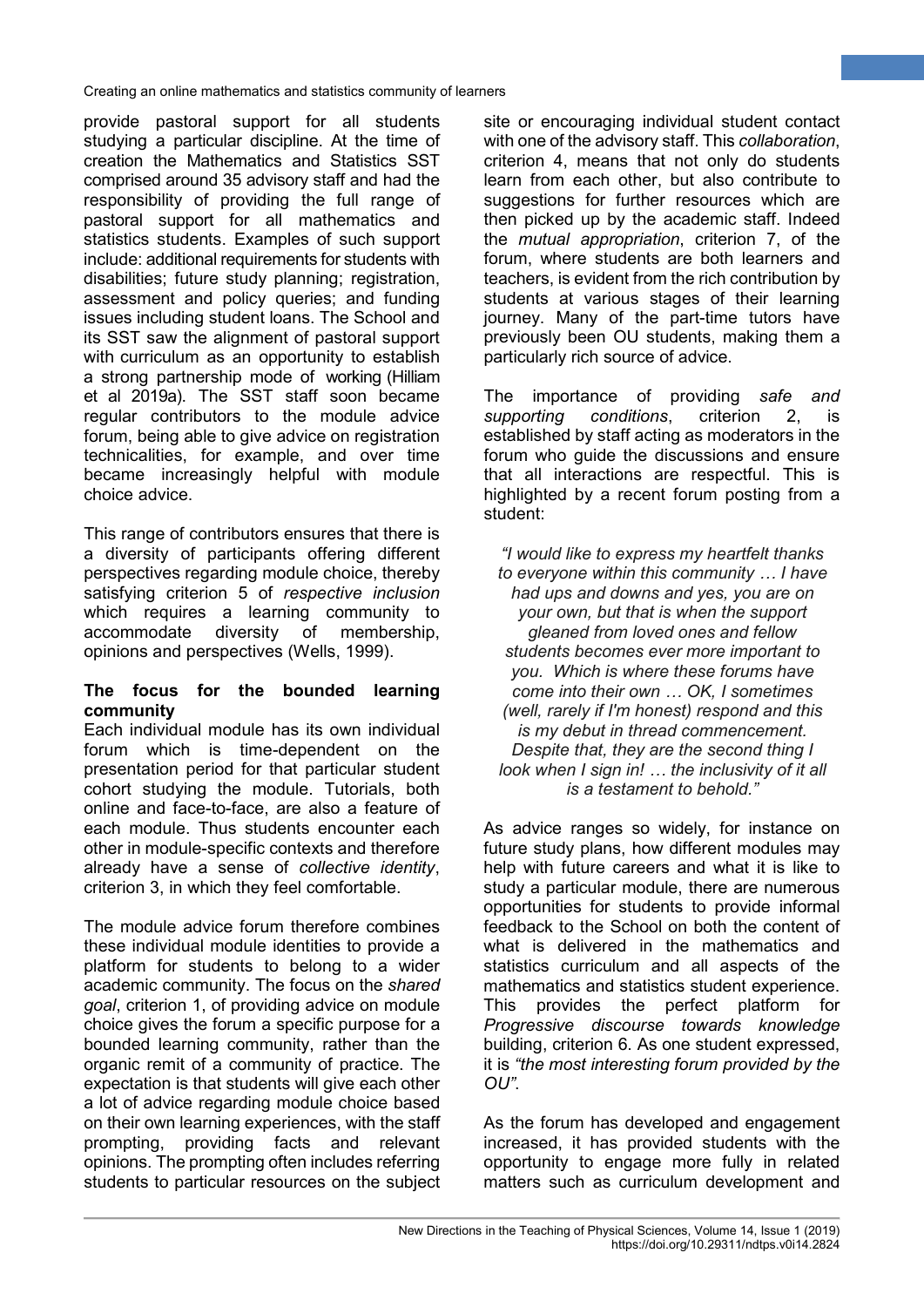delivery of student support. It thus also became a platform for the mathematics and statistics student voice to be heard. It should be<br>emphasised that this engagement engagement complements the long-standing formal representation of students on decision-making committees and formal feedback surveys.

The advice forum provides the perfect platform for such informal feedback. Comments from students have resulted in development of new curriculum, changes to degree structures, changes to assessment, production of new resources to aid with particular requirements such as exam technique, changes to software provision, changes to how additional requirements are provided for certain modules, and many more. Some of these changes are small tweaks to improve the overall student experience: some are major curriculum changes. It is important to concentrate on using feedback in order to build a culture of engagement and partnership (Howson, 2014). The forum has been held up as the blueprint to which all Schools in the OU should aspire to in terms of providing such a space for student feedback.

# **Summary**

In a face-to-face environment there are a number of ways in which relationships between staff and students can be fostered in order to create a community of learners. These might include: introducing group work early; creating opportunities to talk to students outside of timetabled contact hours; and establishing peer tutoring and mentoring (Bamber & Jones, 2014). Creating a community of learners in a distance-learning context similarly requires activities which are complementary to the study itself. However, social opportunities are harder to orchestrate. It is also important for staff to respond to individual needs when considering the student experience, it is often the quality, not the quantity which is important in such interactions. Such interaction can take a variety of forms which might include, for example, discussion of career plans (Coates, 2010).

There is a need to engage students in a variety of ways in order to elicit feedback and Universities are increasingly focussed on offering a student experience which fosters engaged learning communities. Price et al (2011) state "*To move beyond 'customer satisfaction' approaches to evaluating the student experience, a more holistic, socially embedded conceptualisation of feedback is needed'*. In order to effectively use the student voice, students must be part of a learning community in order to actively represent opinions regarding their own learning experience.

**5**

Whilst many universities are grappling with new ways of developing and promoting such a learning environment, this holds particular challenges for distance-learning students. However, a society which is increasingly reliant on technology provides opportunities which can be harnessed in order to facilitate such a community. Although this is particularly important for distance-learners who are remote from campus, an online community provides opportunities to engage students who are facing challenges which may prevent face-toface engagement with their subject community in a traditional university, such as the need to take on paid work or timetabling constraints resulting from interdisciplinary study.

This paper has described how the Open University has created a platform for an active mathematics and statistics learning community consisting of students, part-time tutors, academics and student support staff, all aligned to the mathematics and statistics discipline. The focussed nature of the module advice forum supports each of the seven criteria which Wilson et al (2004) outline as necessary for a bounded learning community to be realised.

The forum enables students to act both as the learner and instructor as they progress through their studies, with staff engagement to guide the discussion and resolve any conflicts. Whilst the focus on module choice provides a clear purpose for all the community to engage, the scope is wide enough to enable informal feedback on wider student issues.

The associated resources support students throughout their student journey and often the advice in the forum is to highlight an appropriate resource which would be of particular value for the student at that stage in their journey.

All universities are examining their own student experience and looking for ways to enable